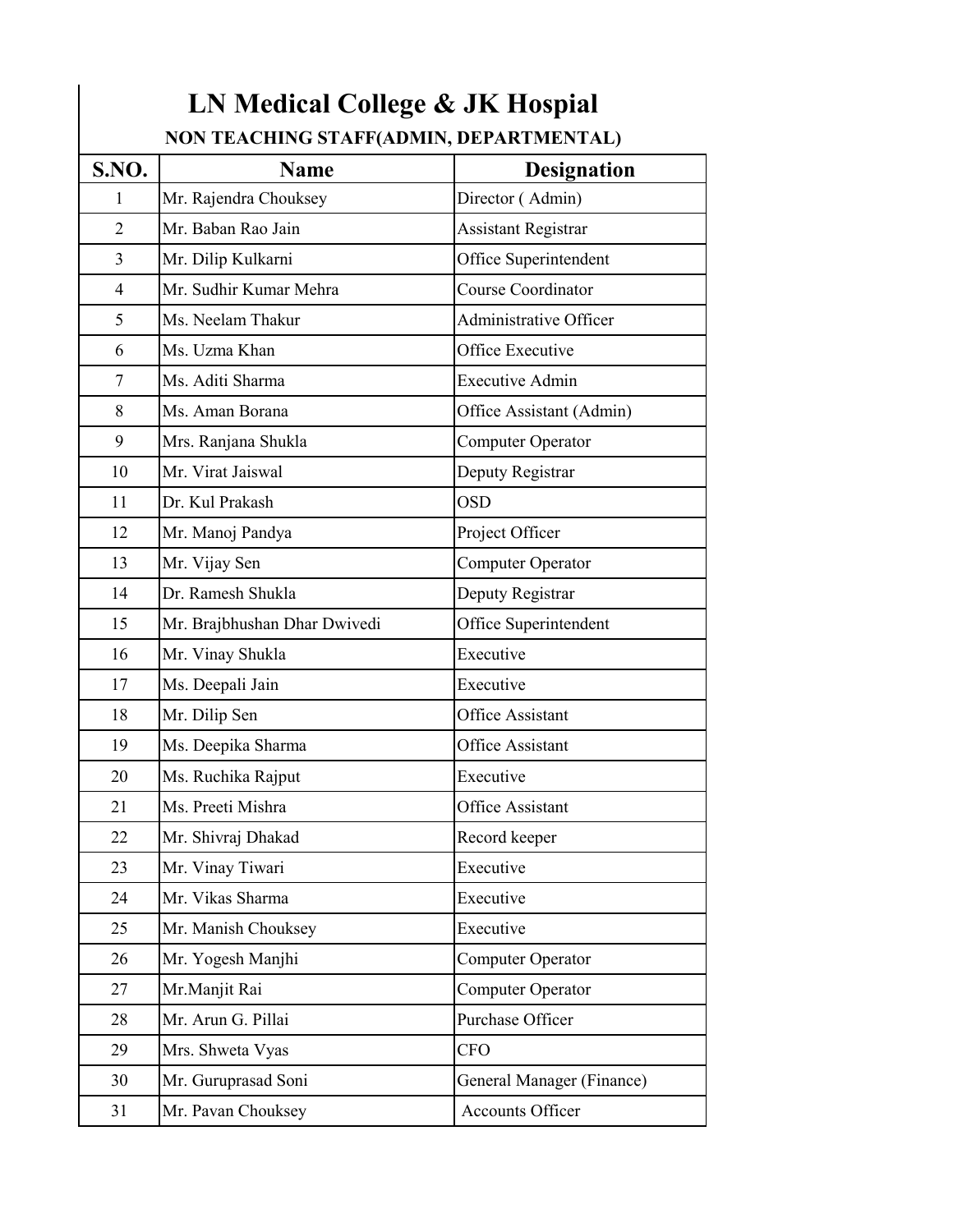| 32 | Mr. Jagdish Belani              | <b>Accounts Officer</b>        |
|----|---------------------------------|--------------------------------|
| 33 | Mr. Ankit Rai                   | Accountant                     |
| 34 | Mr. Lokesh Dubey                | Accountant                     |
| 35 | Mr. Naveen Gupta                | Junior Accountant              |
| 36 | Mr. Amit Khodre                 | <b>Account Assistant</b>       |
| 37 | Mr. Sachin Chouksey             | <b>Account Assistant</b>       |
| 38 | Mr. Madan Lal                   | Cashier                        |
| 39 | Mr. Ukesh Gajbhiye              | Cashier                        |
| 40 | Mr. Akash Dubey                 | Assistant Registrar (IT)       |
| 41 | Mr. Sanjay Singh Gurjar         | I.T. Incharge                  |
| 42 | Mr. Uttam Singh Rajput          | <b>EPBX</b> Technician         |
| 43 | Mr. Amar Saini                  | <b>Audio Visual Technician</b> |
| 44 | Mr. Vaibhav Kumar Chourasiya    | System Administrator           |
| 45 | Mr. Pramod Baghele              | <b>Executive IT Suport</b>     |
| 46 | Mr.Rajkumar Gond                | <b>IT</b> Assistant            |
| 47 | Mr. Shashank Hindoliya          | Co-Ordinator                   |
| 48 | Mr. Nand Kumar Suryawanshi      | Head Media & Production        |
|    |                                 |                                |
| 49 | Mr. Rajesh Rai                  | PRO Media                      |
| 50 | Mr. Anoop Vishwakarma           | Graphic Designer               |
| 51 | Mrs. Sakshi Rastogi             | Photographer                   |
| 52 | Mr. Vishal Mali                 | <b>Office Assistant</b>        |
| 53 | Mr. Kishore Kumar Sharma        | <b>Assistant Registrar</b>     |
| 54 | Mr. Manoj Kumar Shrivastava     | <b>Section Officer</b>         |
| 55 | Mr. Ajay Vaidya                 | Office Superintendent          |
| 56 | Mr. Jitendra N. Basediya Sharma | Office Assistant               |
| 57 | Mr. Jitendra Shrivastava        | Office Assistant               |
| 58 | Mr. Jitendra Sahu               | <b>Office Assistant</b>        |
| 59 | Mr. Pankaj Prajapati            | Office Assistant               |
| 60 | Mr. Anil Kumar Dwivedi          | Office Assistant               |
| 61 | Ms. Chanchala Raikwar           | Office Assistant               |
| 62 | Ms. Tara Bisht                  | <b>Computer Operator</b>       |
| 63 | Mr. Ravindra Tiwari             | Deputy. Registrar              |
| 64 | Mr. Arvind Bhargav              | <b>Assistant Registrar</b>     |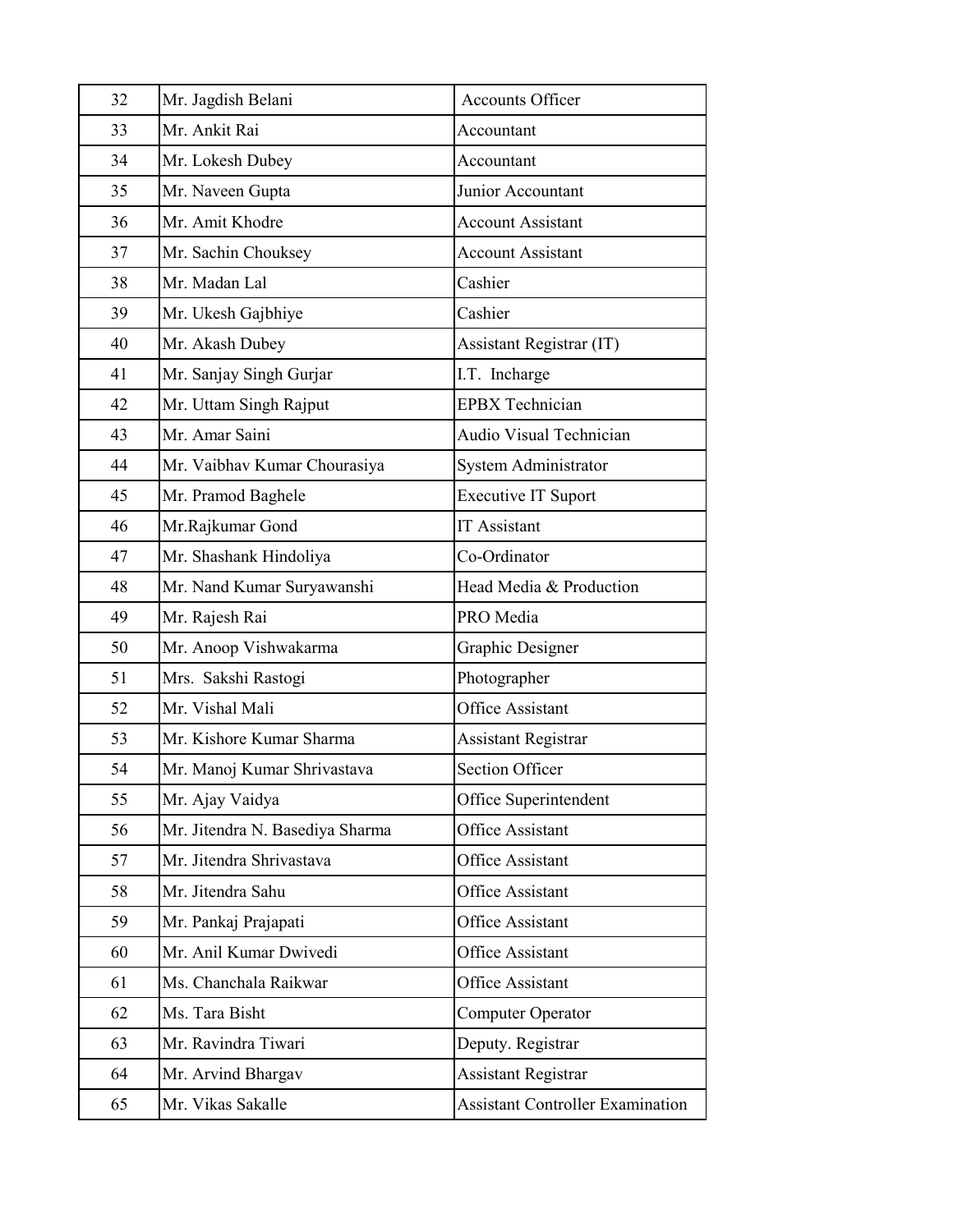| 66 | Mr. Syed Zafar Husain Jafri    | <b>Section Officer</b>                  |
|----|--------------------------------|-----------------------------------------|
| 67 | Mr. Rohit Kumar Raghuwanshi    | <b>System Generator</b>                 |
| 68 | Mr. Ajay Yadav                 | <b>Office Assistant</b>                 |
| 69 | Mr. Praveen Sharma             | Computer Operator                       |
| 70 | Mr. Prem Nrayan                | <b>Assistant-Examination Section</b>    |
| 71 | Mr. Sachin Verma               | Clerk                                   |
| 72 | Mr. Lalit Pareek               | <b>Head Admission Cell</b>              |
| 73 | Mr. Rajendra Kumar Tiwari      | Admission Incharge                      |
| 74 | Mr. Sandeep Shivhare           | <b>Admission Coordinator</b>            |
| 75 | Mr. Damanpreet Singh           | Incharge International                  |
| 76 | Ms. Kamaldeep Kaur             | <b>Student Counsellor International</b> |
| 77 | Ms. Archana Thakur             | <b>Admission Counsellor</b>             |
| 78 | Mr. Amit Agrawal               | <b>Admission Counsellor</b>             |
| 79 | Ms. Deepti Singh               | <b>Admission Counsellor</b>             |
| 80 | Ms. Arpita Mukerji             | <b>Admission Counsellor</b>             |
| 81 | Mr. Rohit Nayak                | <b>Admission Counsellor</b>             |
| 82 | Mr. Pawan Deshmukh             | <b>Admission Counsellor</b>             |
| 83 | Ms. Chhaya Mishra              | Telecaller                              |
| 84 | Ms. Sadhana Shrivastava        | Telecaller                              |
| 85 | Mr. Bhupendra Dehariya         | Incharge                                |
| 86 | Mr. Nilesh Patidar             | Schllorship                             |
| 87 | Mr. Neeraj Rai                 | Accountant                              |
| 88 | Mr. Aman Deep Shukla           | Incharge                                |
| 89 | Mr. Anurag S D Rai             | Director INCUBATION CENTRE              |
| 90 | Mr. Aniket Pandey              | PR Manager                              |
| 91 | Mr. Sanjeev Kumar Upadhyay     | Liasoning Officer                       |
| 92 | Mr. Rajesh Sakalley            | <b>Assistant Manager</b>                |
| 93 | Dr. Mohit Tawar                | Yoga Instructor                         |
| 94 | Mr. Beerendra Pratap Bhadrasen | Supervisor                              |
| 95 | Mr. Vijay Agrawal              | <b>Store Keeper</b>                     |
| 96 | Mr. Gaurav Choursiya           | Trainer                                 |
| 97 | Ms. Deepti Singhal             | Counsellor                              |
| 98 | Mr. Satyendra Vishwakarma      | <b>Computer Teacher</b>                 |
| 99 | Mr. Piyush Nema                | NCC Officer                             |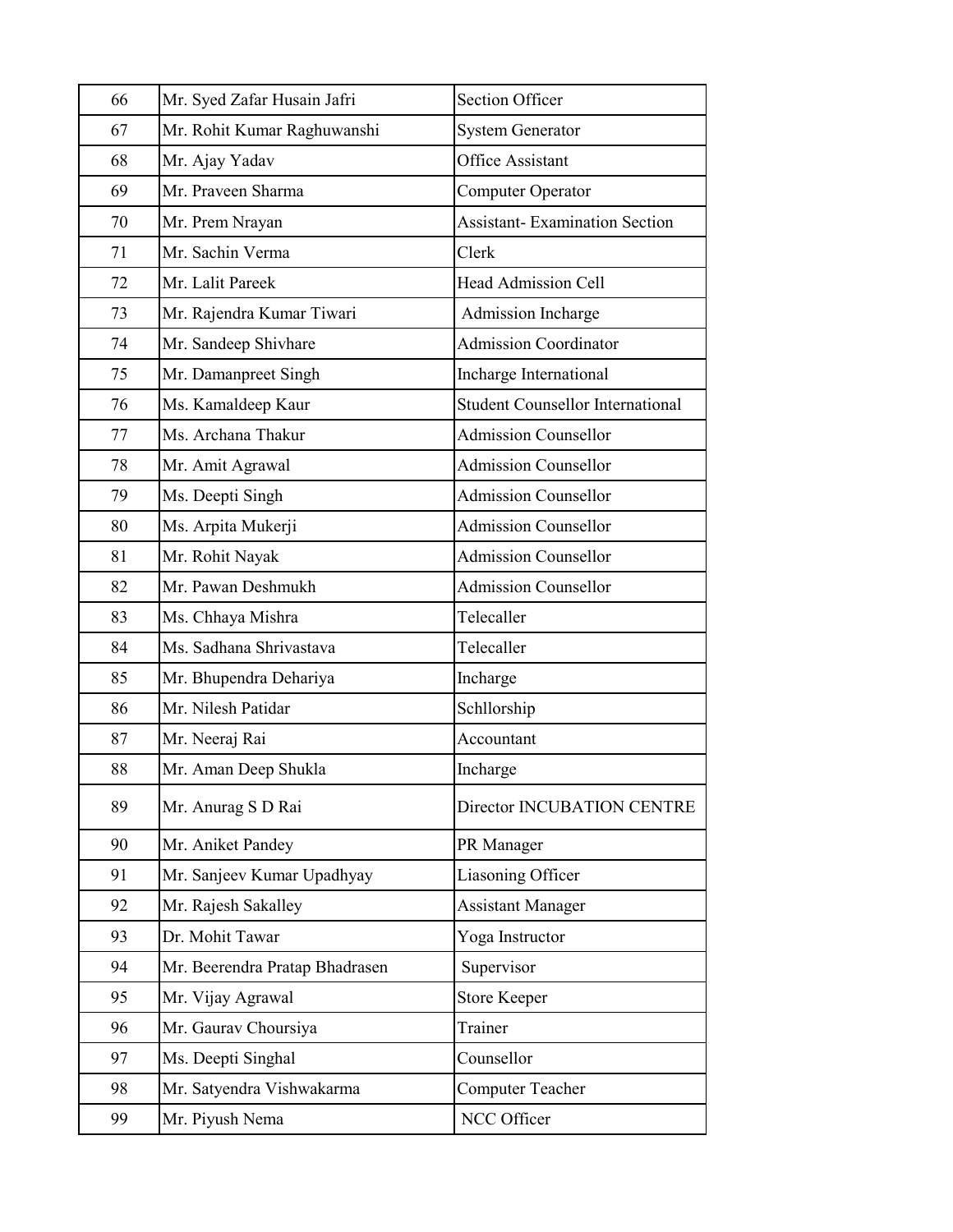| 100 | Mr. Veeresh Kumar Pathkar         | Sports Officer               |
|-----|-----------------------------------|------------------------------|
| 101 | Mr. Sachin Purviya                | Sports Officer               |
| 102 | Mr. Akhilesh Patel                | Trainner                     |
| 103 | Mr. Wahedullah                    | <b>Sports Trainer</b>        |
| 104 | Mr. Himanshu Dwivedi              | <b>Sports Trainer</b>        |
| 105 | Mr.Rajeev Rai                     | Project Director             |
| 106 | Mr. Asmat Salim                   | <b>Estate Manager</b>        |
| 107 | Mr. Rakesh Kumar Machhaya         | Office Assistant             |
| 108 | Mr. Rohit Vishwakarma             | Site Engineer                |
| 109 | Mr. Ravindra Kumar Khare          | Site Engineer                |
| 110 | Mr. Aman Sharma                   | Site Supervisor              |
| 111 | Mr. Sandeep Trivedi               | Site Supervisor              |
| 112 | Mr. Anil Pathak                   | Maintenance Supervisior      |
| 113 | Mr. Manoj Kumar Singh             | Supervisior                  |
| 114 | Mr. MOHAN KUMAR Gupta             | <b>Electrical Engineer</b>   |
| 115 | Mr. Makhan Lal Ahirwal            | Manager (MEP Service)        |
| 116 | Mr. Mukesh Kumar Bundela          | <b>Electrical Supervisor</b> |
| 117 | Mr. Pradeep Kumar Soni            | Electician                   |
| 118 | Mr. Reva Prasad                   | Electrician                  |
| 119 | Mr Niyaj Ahmad                    | Electrician                  |
| 120 | Mr. Govind Kushwaha               | Electrician                  |
| 121 | Mr. Amresh NARVARIYA              | Electrician                  |
| 122 | Mr. Asit Saha                     | Electrician                  |
| 123 | Mr. Bheeshm Pratap Singh sisodiya | Electrician                  |
| 124 | Mr. Akash Suradkar                | Assistant Electrician        |
| 125 | Mr. Mohd Qamar Khan               | <b>AC</b> Technician         |
| 126 | Mr. Jai Kumar Vishwakarma         | <b>Assistant Electrician</b> |
| 127 | Mr. Naba Kumar Ghorai             | Plumber Supervisor           |
| 128 | Mr. Ghanshyam Nahriya             | Plumber                      |
| 129 | Mr. Debabrata Maity               | Plumber                      |
| 130 | Mr. Narendra Gour                 | Plumber                      |
| 131 | Mr. Rohit Kumar                   | Carpenter                    |
| 132 | Mr. Prakash Akotkar               | Carpenter                    |
| 133 | Mr. Praveen Kumar Sawarkar        | Carpenter                    |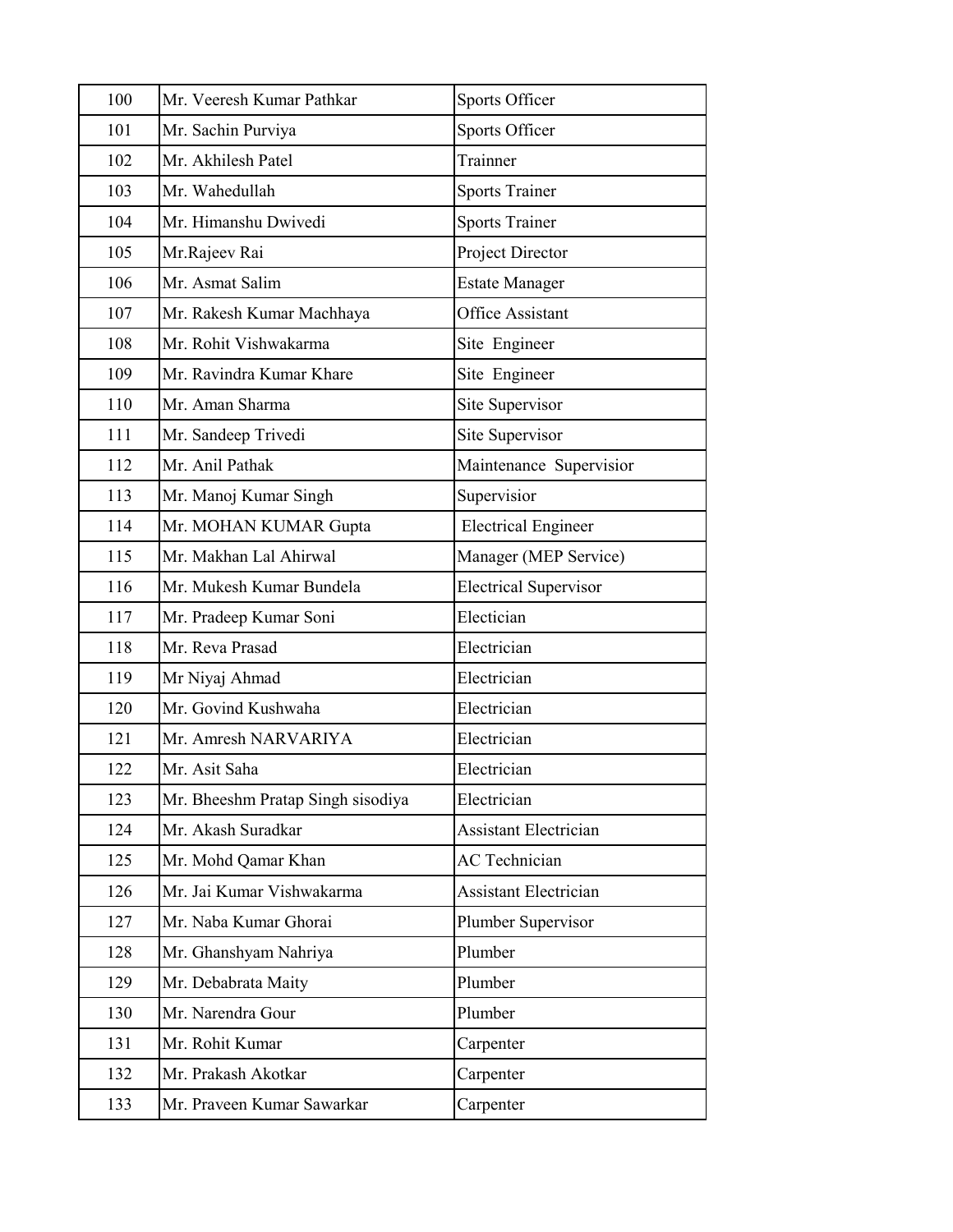| 134 | Mr. Rahul Chouthmal          | Helper                     |
|-----|------------------------------|----------------------------|
| 135 | Mr. Narendra Malviya         | Care Taker                 |
| 136 | Mr. Ram Kanojiya             | Helper                     |
| 137 | Mr. Tulshi Ram Patel         | Helper                     |
| 138 | Mr. Sandeep Malviya          | Helper                     |
| 139 | Mr. Lal Singh Yadav          | Helper                     |
| 140 | Mr. Suresh Rajak             | Helper                     |
| 141 | Mr. Yogesh                   | Helper                     |
| 142 | Mr. Sukhdev                  | Pump Attender              |
| 143 | Mr. Ramji Ghosi              | Pump Attender              |
| 144 | Mr. Arjun Yadav              | Pump Attender cum Plumber  |
| 145 | Mr. Shishupal Dhosi          | Gardner (Supervisor)       |
| 146 | Mr. Om Prakash               | Gardner                    |
| 147 | Mr. Kedar Singh Tiwari       | Security Officer           |
| 148 | Mr. Harish Narayan Kashyap   | Security Officer           |
| 149 | Mr. Rajesh Soni              | Security Officer           |
| 150 | Mr. Narendra Kumar           | Security Officer           |
| 151 | Dr. Yogesh Patel             | Veterinary Officer         |
| 152 | Mr. Vikas Chouksey           | Administration             |
| 153 | Mr. Bhupendra Singh Baghel   | Supervisor                 |
| 154 | Mr. Rammani Mishra           | Patient Care Cum Driver    |
| 155 | Mr. Lalchand Talwani         | Warden                     |
| 156 | Mr. Brijraj Singh            | Warden                     |
| 157 | Mr. Santosh Verma            | Warden                     |
| 158 | Mrs. Rajkumari Sharma        | Warden                     |
| 159 | Mrs. Kusum Rana              | Warden                     |
| 160 | Mr. Jamuna Prasad Aathiya    | Driver                     |
| 161 | Mr. Shiv Narayan             | Driver                     |
| 162 | Mr. Padam Singh Yadav        | Driver                     |
| 163 | Mr. Dinesh Kumar Suryavanshi | Driver                     |
| 164 | Mr. Pavan Kumar              | Driver                     |
| 165 | Mr. Naresh Kumar Baghel      | Driver                     |
| 166 | Mr. Mukesh Dhangar           | Driver                     |
| 167 | Mrs. Sosamma Rajeevan        | Personal Secretary to Dean |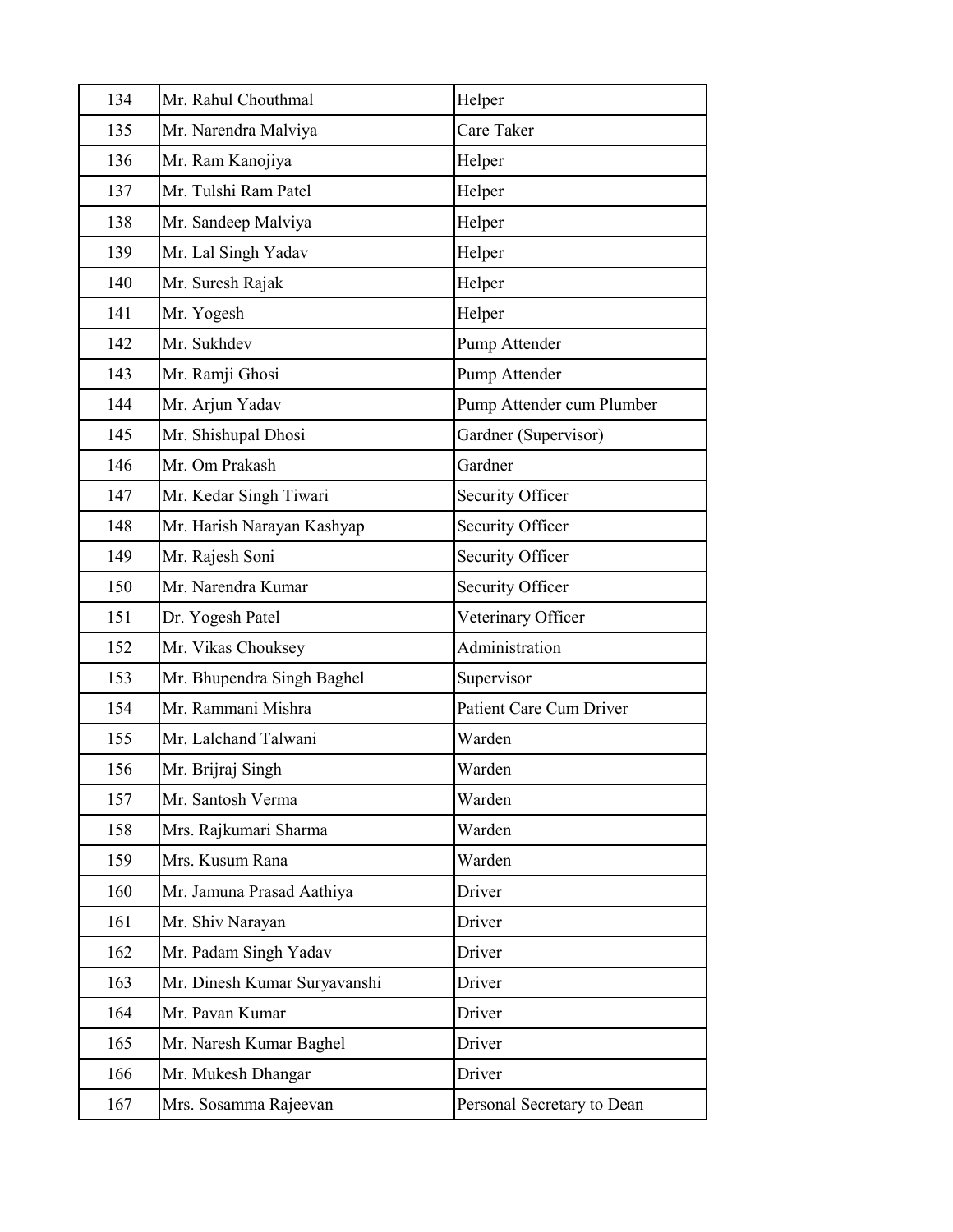| 168 | Mrs. Vandana Namdeo       | Receptionist                  |
|-----|---------------------------|-------------------------------|
| 169 | Mr. Mahendra Mishra       | Storekeeper                   |
| 170 | Mr. Manoj Kumar Mehar     | Librarian                     |
| 171 | Mr. Rajesh Kathane        | Librarian                     |
| 172 | Mr. Avdhesh Kumar Singh   | Daftary                       |
| 173 | Mr. Devashish Mukherjee   | Cataloguer                    |
| 174 | Mr.V.P. Bhargava          | Hospital Administrator        |
| 175 | Mr. Inderjeet Jaggi       | Additional Administrator      |
| 176 | Mrs.Sandhya Borana        | Executive                     |
| 177 | Mr. kuldeep Chouhan       | <b>Computer Operator</b>      |
| 178 | Mr. Tarachand Malviya     | Clerk/Typist                  |
| 179 | Mr. Anurag Sharma         | <b>TPA</b> Manager            |
| 180 | Mr. Gajendra Bargahi      | TPA Co-ordinator              |
| 181 | Mr. Sanjay Gupta          | <b>Billing Executive</b>      |
| 182 | Ms. Anjali Tiwari         | Computer Operator             |
| 183 | Mr. Nitesh Jaiswal        | P.R.O                         |
| 184 | Mr. Avishek Dwivedi       | <b>Office Assistant</b>       |
| 185 | Ms. Priyanka Patil        | Computer operator             |
| 186 | Mr. Sanjay Narayan Hedaoo | Computer operator             |
| 187 | Mr. Sweth Chandra Roy     | Computer operator             |
| 188 | Mr. Manish Lipton         | <b>Store Keeper</b>           |
| 189 | Ms. Monali Ojah           | <b>Office Assistant</b>       |
| 190 | Mr. Siddarth Singh        | <b>Office Assistant</b>       |
| 191 | Mr. Vinod Nair            | Incharge front office         |
| 192 | Mr. Devendra Kumar Dixit  | Supervisor (Patient Care)     |
| 193 | Mr. Rajul Agrawal         | <b>Patient Care Executive</b> |
| 194 | Mr. Lakhan Singh Chouhan  | Patient Care                  |
| 195 | Mohd Javed Khan           | Floor Managar & Incharge      |
| 196 | Mr. Irfan Khan            | Supervisior                   |
| 197 | Mr. Vijay Singh Yadav     | Floor Supervisor              |
| 198 | Mr. Bhavar Yadav          | Floor Supervisor              |
| 199 | Mr.Rajmangal Pandey       | Supervisior                   |
| 200 | Dr. Yashwant Mishra       | Project Coordinator           |
| 201 | Mr. Somesh Saini          | Computer Operator             |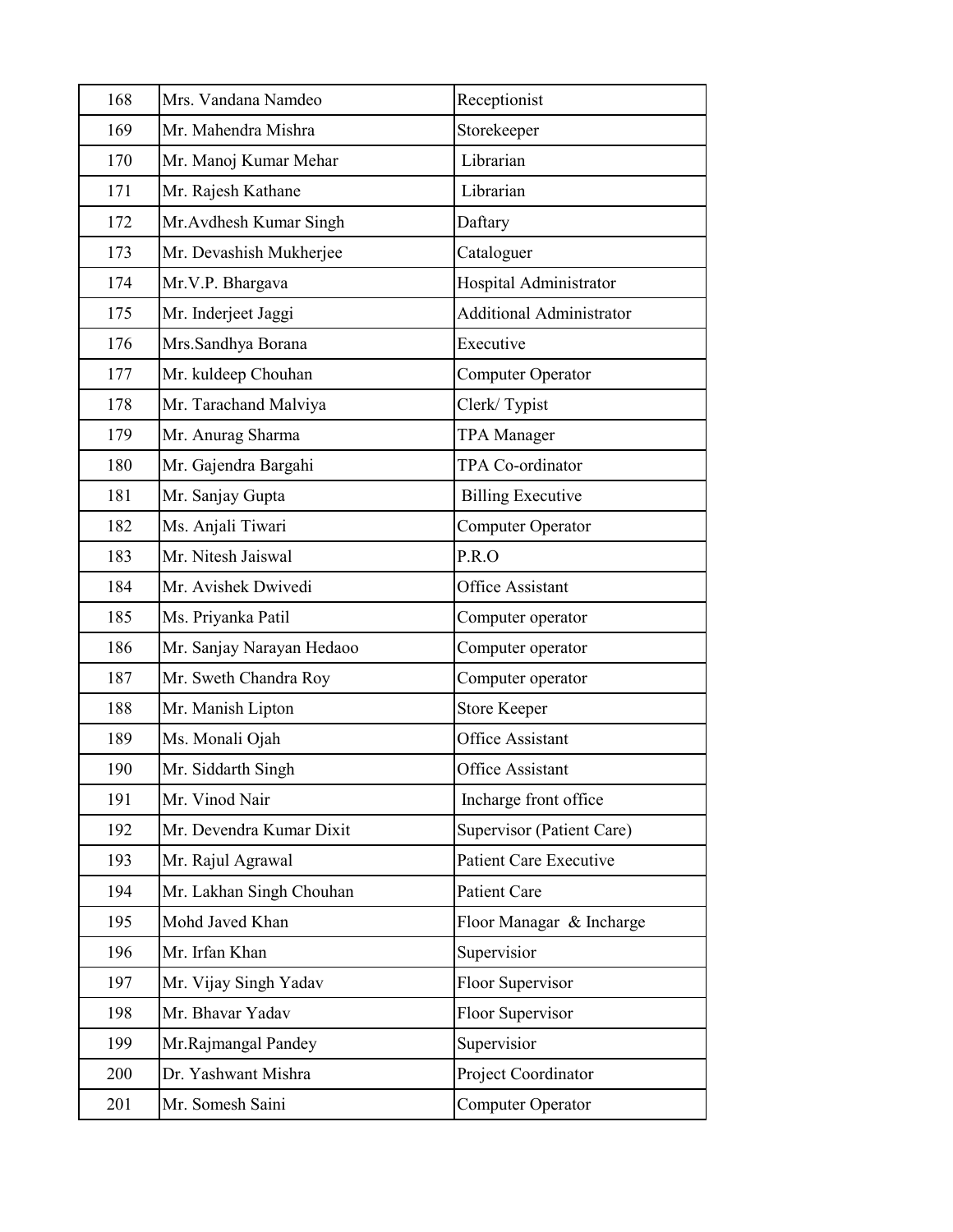| 202 | Mr. Nitesh Jaiswal           | P.R.O                       |
|-----|------------------------------|-----------------------------|
| 203 | Mr. Omprakash                | <b>Bio Medical Engg</b>     |
| 204 | Mr. Satish Prajapati         | Technician                  |
| 205 | Mr. Beerendra Singh Kushwaha | Sanitary Inspector          |
| 206 | Mr. Girish Shamani           | Computer Operator           |
| 207 | Mr. Chetram Singh Lodhi      | P.R.O.                      |
| 208 | Mr. Shyamlal Sankre          | P.R.O.                      |
| 209 | Mr. Pradeep Singh Rathor     | Mkt. Executive              |
| 210 | Mr. Deepak Kumar Soni        | PRO                         |
| 211 | Mr. Sanjay Kelapure          | P.R.Asst.(Mkt.)             |
| 212 | Mr. Raghuveer Singh          | <b>PRO</b>                  |
| 213 | Mr. Arvind Sharma            | <b>PRO</b>                  |
| 214 | Mr. Ashish Mishra            | <b>PRO</b>                  |
| 215 | Mr. Sumit Kumar Chouksey     | P.R.O                       |
| 216 | Mr. Pankaj Yadav             | Receptionist                |
| 217 | Ms. Uma Mishra               | Receptionist                |
| 218 | Mr. Mritunjay Sen            | Receptionist                |
| 219 | Ms. Rama Sahu                | Receptionist                |
| 220 | Mr. Shiva Singh              | Office Assistant Cum Clerk  |
| 221 | Ms. Priyam Singh             | Computer Operator           |
| 222 | Mr. Deepak Kumar Ghodki      | <b>Billing Clerk</b>        |
| 223 | Mr. Amol Omprakash Meshram   | <b>Billing Clerk</b>        |
| 224 | Mr. Rahul Meena              | <b>Billing Clerk</b>        |
| 225 | Mr.Samuel Prabhakar Rao      | Medical Record Officer      |
| 226 | Mrs. Vaishali Chauhan        | Deputy MRD Cum Statistician |
| 227 | Mr. Shailendra Pathari       | Computer Operator           |
| 228 | Ms. Krishna namdeo           | <b>Computer Operator</b>    |
| 229 | Mr. Raju Moon                | Computer Operator           |
| 230 | Mrs. Hemlata Matharia        | Clerk(Janani)               |
| 231 | Mrs. Vandana Mishra          | Clerk                       |
| 232 | Ms. Neelam                   | Clerk                       |
| 233 |                              |                             |
|     | Mr. Chandra Shekhar Chouhan  | Data Entry Operator         |
| 234 | Mr. Narendra Rao             | Computer Operator           |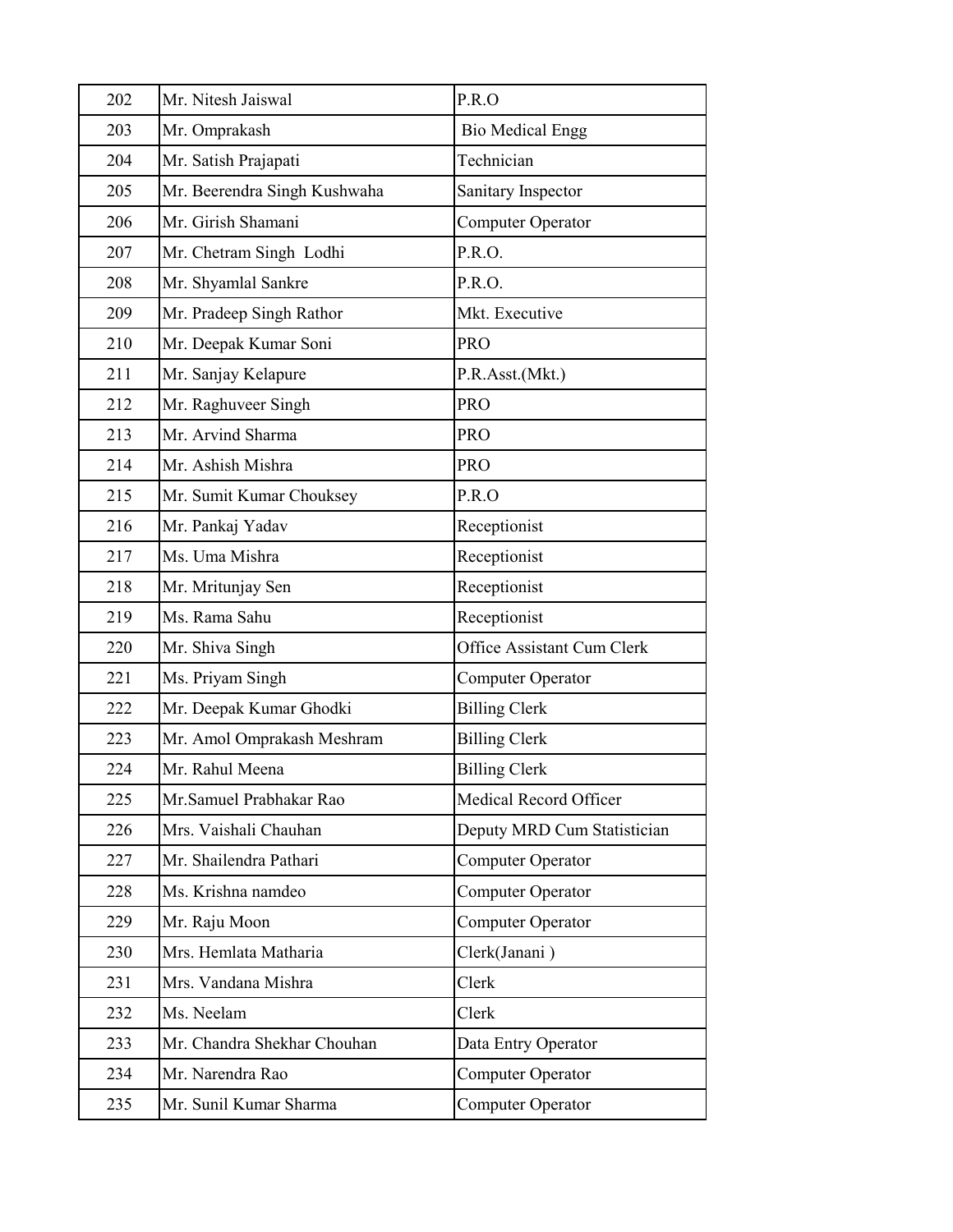| 236 | Mr. Harish Dhakse            | Data Entry Operator cum Coding<br>Clerk |
|-----|------------------------------|-----------------------------------------|
| 237 | Mr. Monu Jatav               | Computer Operator                       |
| 238 | Mr. Rohit Nahar (Malviya)    | Receptionist                            |
| 239 | Mr. Sashi Prakash Shukla     | Clerk                                   |
| 240 | Mr. Om Prakash Batham        | Clerk                                   |
| 241 | Mr. Rakesh Kumar Pandit      | <b>Store Keeper</b>                     |
| 242 | Ms. Parul Bhatnagar          | <b>Store Keeper</b>                     |
| 243 | Mr. Tarun Kumar Lalwani      | <b>Store Keeper</b>                     |
| 244 | Mr. Mahesh Maher             | Tailor                                  |
| 245 | Ms. Kumkum Sharma            | Tailor                                  |
| 246 | Mr. Surendra Singh Rajput    | Kitchen Supervisior                     |
| 247 | Dr. Jagdish Jaiswal          | I/c Physiotherapy                       |
| 248 | Dr. Vivek Kumar Shrivastava  | Physiotherapist                         |
| 249 | Dr. Jitendra Singh Thakur    | Physiotherapist                         |
| 250 | <b>ATUL KUMAR SHRIVASTAV</b> | Lift Man                                |
| 251 | Mr. Jodharam Malviya         | Lift Operator                           |
| 252 | Mr. Hirdesh Rajput           | Lift Operator                           |
| 253 | Mr. Aatish Sahare            | Lift Operator                           |
| 254 | Mr.Mohan Thakre              | Computer operator                       |
| 255 | Mr. Shankar Rajput           | Artist                                  |
| 256 | Mr. Nitin Balchandani        | Computer operator                       |
| 257 | Mr. Sumeet Kumar Patel       | Computor Operator                       |
| 258 | Ms.Priya Mishra              | <b>Computer Operator</b>                |
| 259 | Mrs. Ragini Sisodiya         | Computer Operator                       |
| 260 | Ms. Amrita srotiya           | <b>ICTC Counsellor</b>                  |
| 261 | Mr. Vishnu Prasad Chaturvedi | Computer Operator                       |
| 262 | Mr. Amit Verma               | Computer Operator                       |
| 263 | Mr. Ram Vilas Dahiya         | Computor Operator                       |
| 264 | Ms. Nidhi Agrawal            | Medical Social Worker                   |
| 265 | Ms. Tanuja Sajwan            | <b>Computer Operator</b>                |
| 266 | Ms. Parinati Diwan           | Medical Social Worker                   |
| 267 | Mr. Kuldeep Gupta            | <b>Computer Operator</b>                |
| 268 | Mrs. Savita Sonone           | Clerk                                   |
| 269 | Ms. Alka Diwakar             | <b>Computer Operator</b>                |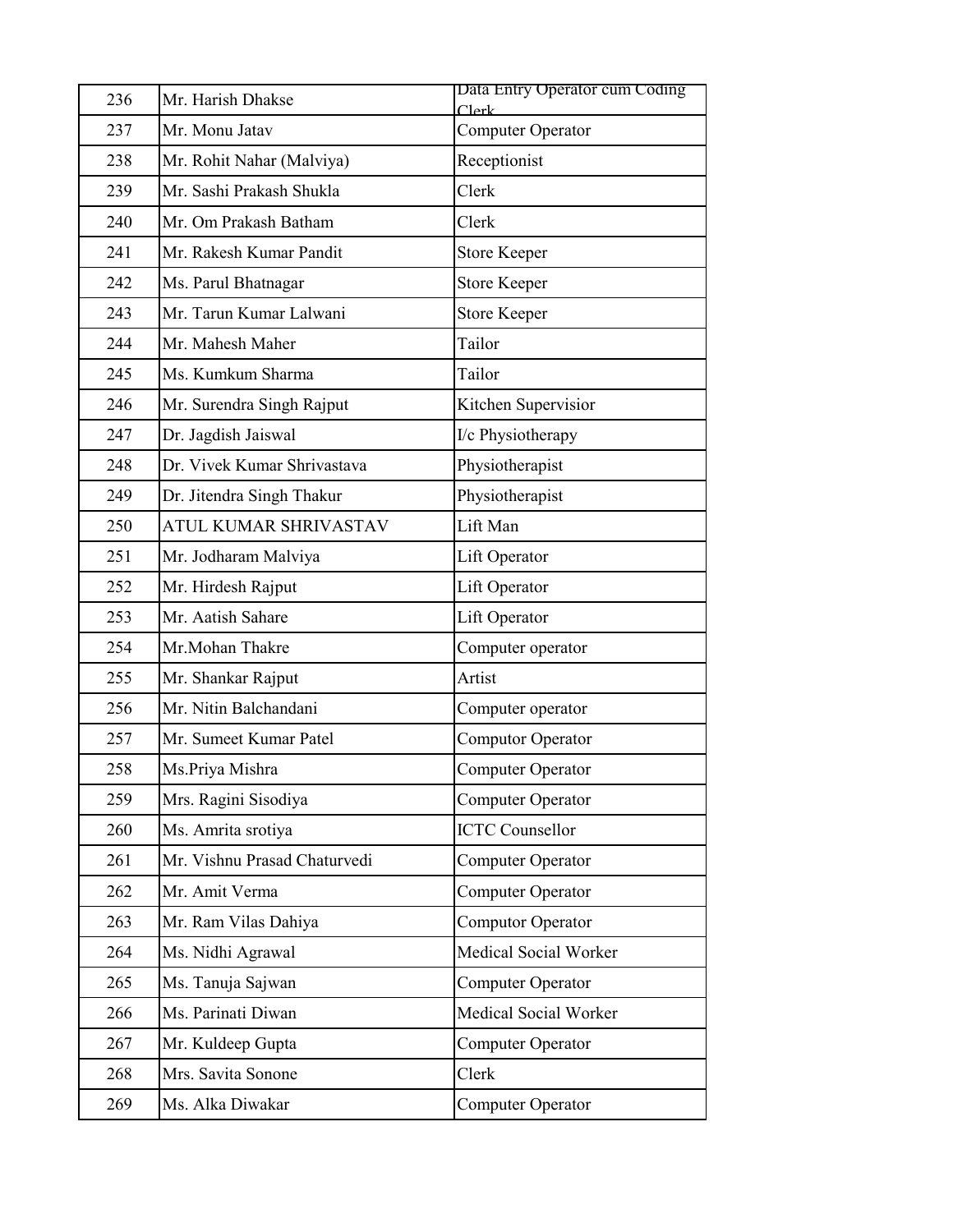| 270 | Mr. Prem Narayan Verma   | Clerk                                  |
|-----|--------------------------|----------------------------------------|
| 271 | Ms. Sunita Chauhan       | Computer Operator                      |
| 272 | Mr. Suraj Ahire          | <b>OPD</b> Clerk                       |
| 273 | Ms. Vinita Machhaya      | Computer Operator cum<br>Storekeeper   |
| 274 | Mr. Sunil Parihar        | Clerk                                  |
| 275 | Mr. Sandeep Khusher      | <b>Computer Operator</b>               |
| 276 | Mrs. Pooja Gupta         | Clerk                                  |
| 277 | Mr. Roop Singh Pal       | Computer Operator                      |
| 278 | Mrs. Amita Batham        | Clerk                                  |
| 279 | Mr. Kamlesh Mohankar     | Computer Operator                      |
| 280 | Mr. Ambuj Pandey         | Clerk                                  |
| 281 | Ms. Ashwini Shrivas      | Computer Operator                      |
| 282 | Ms. Varsha Pawar         | Clerk                                  |
| 283 | Ms. Prateeksha Pandey    | Computer Operator                      |
| 284 | Mrs. Navika              | Clerk                                  |
| 285 | Ms. Sunita Patil         | Computer Operator                      |
| 286 | Ms. Kalpana Mandogade    | Clerk                                  |
| 287 | Ms. Sonu Verma           | Clerk                                  |
| 288 | Mr. Gajanand Maskay      | PNDT Co-ordinator                      |
| 289 | Mr. Shivendra Sharma     | Medical Transcriptionist               |
| 290 | Ms. Puneeta Singh        | <b>Medical Transcriptionist</b>        |
| 291 | Mr. Arjun Singh          | Computer Operator Cum Clerk            |
| 292 | Ms. Namita Mathur        | Clerk                                  |
| 293 | Ms. Mamta Matur          | Clerk                                  |
| 294 | Ms. Savita Yadav         | Clerk                                  |
| 295 | Mr. Preetam Iyer         | Social worker/<br>Computer Operator    |
| 296 | Mr. Raju Moon            | Computer Operator                      |
| 297 | Mr. Sachin Baghele       | Computer Operator                      |
| 298 | Mr. Nilesh Singh Erpache | Computer Operator Cum Billing<br>Clerk |
| 299 | Mr. Anuj Mishra          | <b>Computer Operator/Billing Clerk</b> |
| 300 | Mr. Chirag Yadav         | Dispatcher                             |
| 301 | Mr. Bhoopendra Singh     | Dispatcher                             |
| 302 | Ms. Savitri Chauhan      | Clerk                                  |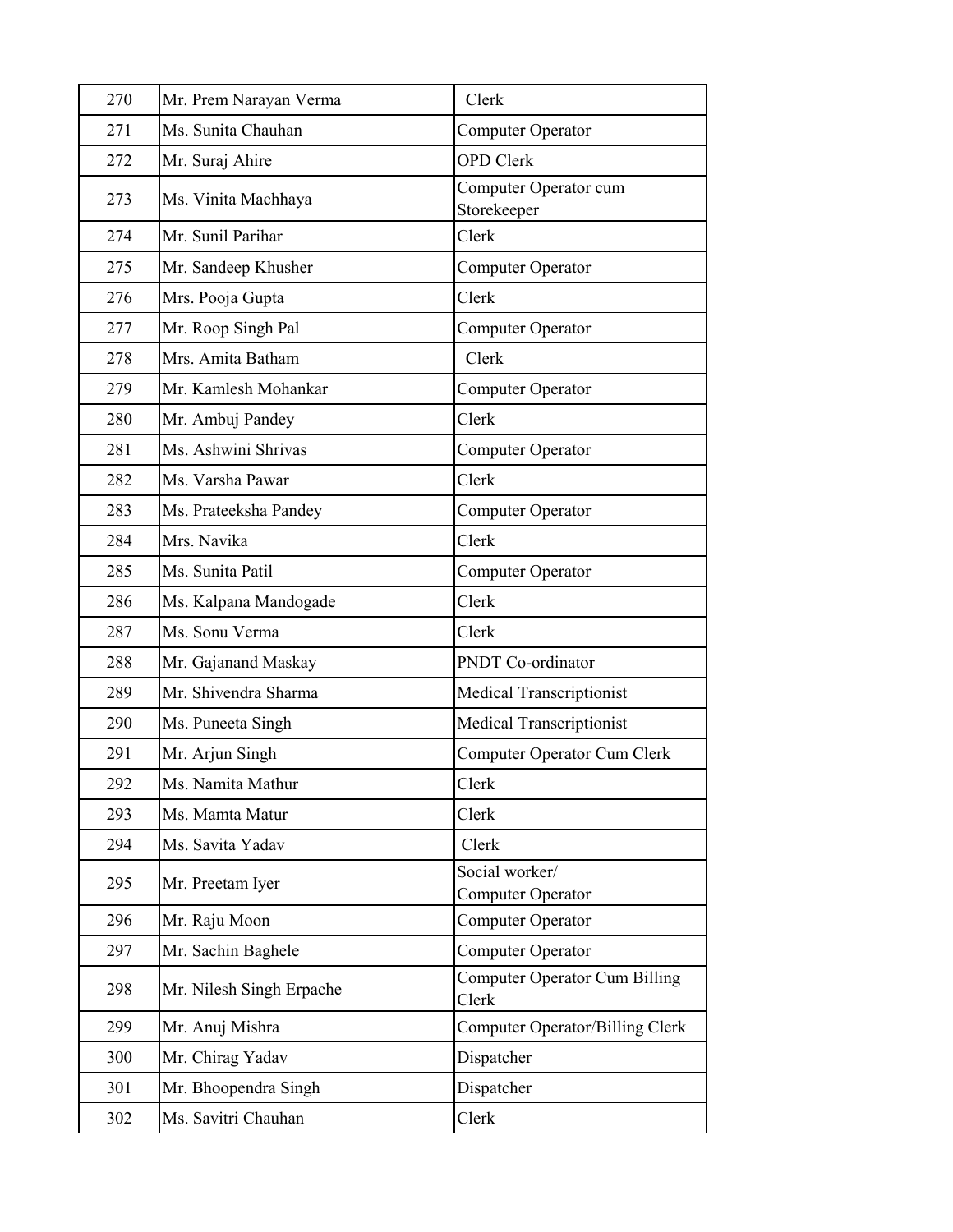| LN Medical College & JK Hospial<br><b>Paramedical Staff</b> |                          |                            |
|-------------------------------------------------------------|--------------------------|----------------------------|
| S.NO.                                                       | <b>Name</b>              | <b>Designation</b>         |
| 1                                                           | Mr. Vicky Vak            | <b>Technical Assistant</b> |
| $\overline{2}$                                              | Mrs. Nagmani Kirtania    | Lab. Technician            |
| 3                                                           | Ms. Girija Khandait      | Lab Technician             |
| $\overline{4}$                                              | Mr. Rajendra Shrivastav  | Lab Technician             |
| 5                                                           | Mr. Alkesh Dadhore       | Lab Technician             |
| 6                                                           | Mr. Rashmi Chatap        | Lab Assistant              |
| 7                                                           | Mr. Aman Verma           | <b>Technical Assistant</b> |
| 8                                                           | Mr. Ashish Kumar Dwivedi | Lab Technician             |
| 9                                                           | Mr. Jitendra Pancheshwar | Pharmacist                 |
| 10                                                          | Mr. G.L. Shivhare        | Store Incharge             |
| 11                                                          | Mr. Rajat Rastogi        | Pharmacist                 |
| 12                                                          | Ms. Leena James          | Pharmacist                 |
| 13                                                          | Mr. Ramawtar Sahu        | <b>Dresser</b>             |
| 14                                                          | Mr. Maroti Khadse        | Dresser                    |
| 15                                                          | Mrs. Sangeeta Dharwa     | Dietician                  |
| 16                                                          | Mrs. Vineeta Dhagat      | Dietician                  |
| 17                                                          | Mr. Shiv Shankar Shrama  | I.C.U. Technician          |
| 18                                                          | Ms. Neha Khanam          | Dialysis Technician        |
| 19                                                          | Ms. Sunaina Thakur       | <b>Technical Assistant</b> |
| 20                                                          | Mr. Ravi Ramniya         | Dresser                    |
| 21                                                          | Mr. Surendra Kushwah     | <b>Dresser</b>             |
| 22                                                          | Mr. Naresh Ahire         | <b>Dresser</b>             |
| 23                                                          | Mr. Ajit Kumar           | Audiologist                |
| 24                                                          | Mr. Naseem Ahamad        | Optomestic                 |
| 25                                                          | Mrs. Monika Shrivastava  | Opthalmic Assistant        |
| 26                                                          | Mr. Rahul Laxkar         | Opthalmic Assistant        |
| 27                                                          | Mr. Abhishek Mishra      | CT Technician              |
| 28                                                          | Ms. Vandana Barman       | CT/MR Technician           |
| 29                                                          | Mr. Aashish Kumar        | CT/MR Technician           |
| 30                                                          | Ms. Saloni Sharma        | CT/ MR Technician          |
| 31                                                          | Mr. Jitendra Mishra      | Radiographer / RSO         |
| 32                                                          | Mr. Mohan Lal Saket      | X-ray Technician           |
| $\overline{33}$                                             | Mr. Ashok Kumar Malviya  | X-ray Technician           |
| 34                                                          | Mr. Anees Khan           | <b>Technical Assistant</b> |
| 35                                                          | Mr. Rakesh Bhilala       | X-ray Technician           |
| 36                                                          | Mr. Pawan Rathore        | X-ray Technician           |
| 37                                                          | Mr. Nikil Sen            | X-ray Technician           |
| 38                                                          | Ms. Yogita Singh         | X-ray Technician           |
| 39                                                          | Mr. Rakesh Sao           | Anaesthesia Technician     |
| 40                                                          | Mr. Yamuna Kumar         | Anaesthesia Technician     |
| 41                                                          | Mr. Vijay Prakesh Pandey | Anaesthesia Technician     |

## **LN Medical College & JK Hospial**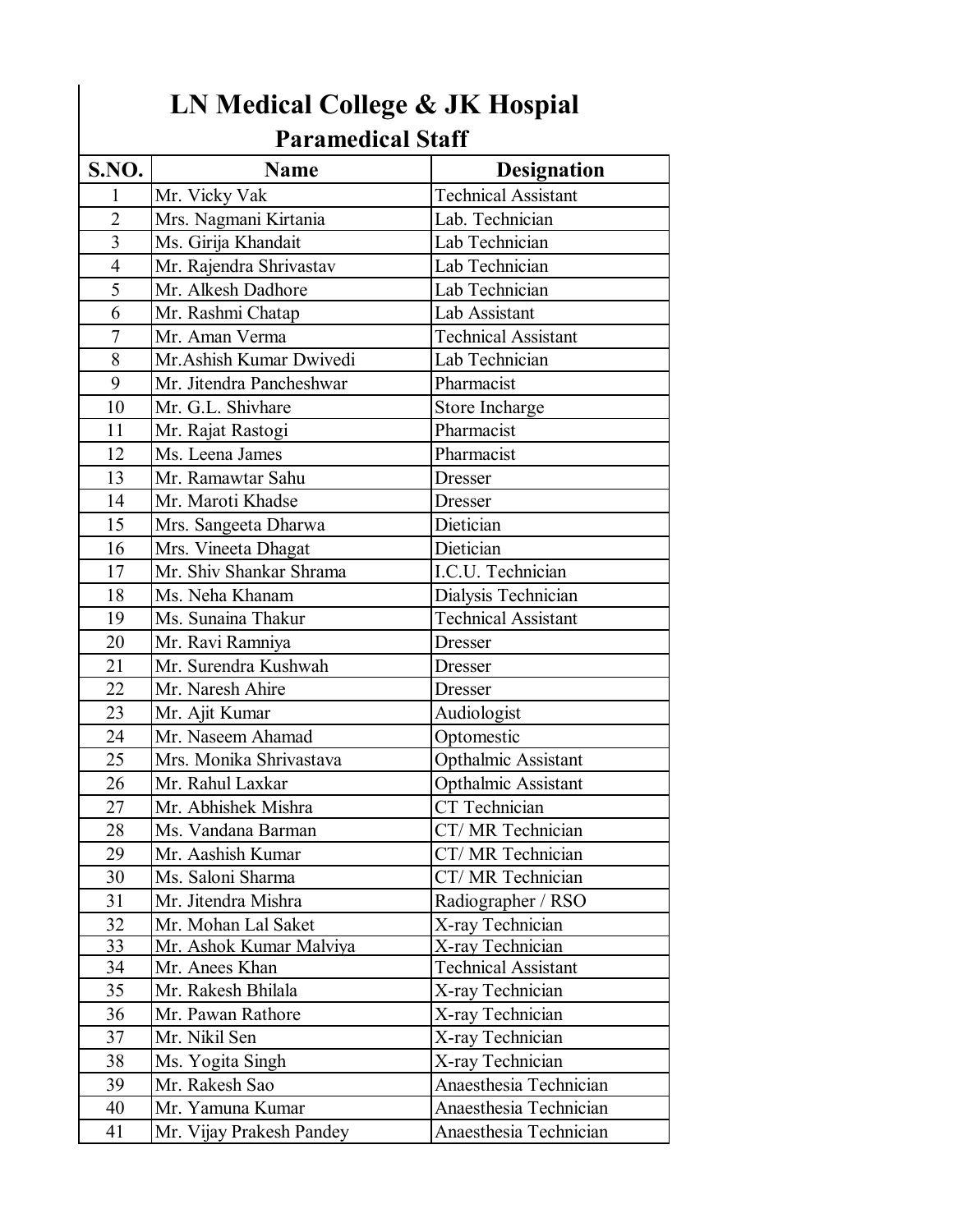| 42 | Mr. Vishnu Prasad            | Anaesthesia Technician          |
|----|------------------------------|---------------------------------|
| 43 | Mr.Mohit Solanki             | Anaesthesia Technician          |
| 44 | Ms. Neha Shukla              | Anaesthesia Technician          |
| 45 | Mr. Golu (Lodhi)             | Anaesthesia Technician          |
| 46 | Ms. Shivani Thakur           | Anaesthesia Technician          |
| 47 | Mr. Kamlesh Kumar Ben        | OT Assistant                    |
| 48 | Ms. Khushbu Koli             | <b>OT</b> Assistant             |
| 49 | Mr. Pravind Diwakar          | Pharmacist                      |
| 50 | Mr. Yogesh Sharma            | O.T Technician                  |
| 51 | Ms. Hema Nuital              | O.T. Technician                 |
| 52 | Mr. Rajendra Kumar           | O.T. Technician                 |
| 53 | Mr. Dinesh Gour              | O.T. Technician                 |
| 54 | Mr. Lokesh Dinkar            | O.T. Assistant                  |
| 55 | Mr. Akash Prajapati          | O.T. Assistant                  |
| 56 | Ms. Rushali Kumbhare         | O.T. Assistant                  |
| 57 | Mr. Kapil                    | O.T. Assistant                  |
| 58 | Ms. Laxmi Singh Rathour      | O.T. Assistant                  |
| 59 | Mr. Aman Malviya             | O.T. Assistant                  |
| 60 | Mr. Subham Patel             | O.T. Assistant                  |
| 61 | Mr. Mahesh Suman             | <b>Technician Assitant</b>      |
| 62 | Mr. Gajanand Badole          | Technician (Endoscopy)          |
| 63 | Mrs.Suja Sunny               | Lab. Technician                 |
| 64 | Ms. Vaishali Chaurasia       | Lab Technician                  |
| 65 | Ms. Divya Yadav              | Lab Technician                  |
| 66 | Ms. Rani Dhore               | Lab Technician                  |
| 67 | Mr. Pradeep Mandloi          | Lab Technician                  |
| 68 | Ms. Nikita Ghodki            | Lab Technician                  |
| 69 | Mr. Matasharan Bhaskar       | Lab Tecnhician                  |
| 70 | Ms. Monika Vishwakarma       | Lab Tecnhician                  |
| 71 | Mr. Sohaib Qureshi           | <b>Assistant Lab Technician</b> |
| 72 | Mr. Praveen Sharma           | Lab Technician                  |
| 73 | Mr. Praveen Sharma           | Lab Technician                  |
| 74 | Mr. Lovekush Kumar Sarathiya | Lab Technician                  |
| 75 | Mr. Kailash Sariyam          | Lab Technician                  |
| 76 | Ashutosh Tiwari              | <b>Assistant Lab Technician</b> |
| 77 | Ashutosh Tiwari              | Assistant Lab Technician        |
| 78 | Mr. Madhur Soni              | <b>Assistant Lab Technician</b> |
| 79 | Mr. Prashant Lovewanshi      | Lab Technician                  |
| 80 | Mr. Aadarsh Harode           | Lab technician Trainee          |
| 81 | Mr. Aadarsh Harode           | Lab Technician                  |
| 82 | Mr. Himanshu                 | <b>Assistant Lab Technician</b> |
| 83 | Mr. Dhirendra Sharma         | Lab Tecnhician                  |
| 84 | Mr. Neelu Singh              | Assistant Lab Technician        |
| 85 | Mr. Sanjay Thakur            | Lab Technician                  |